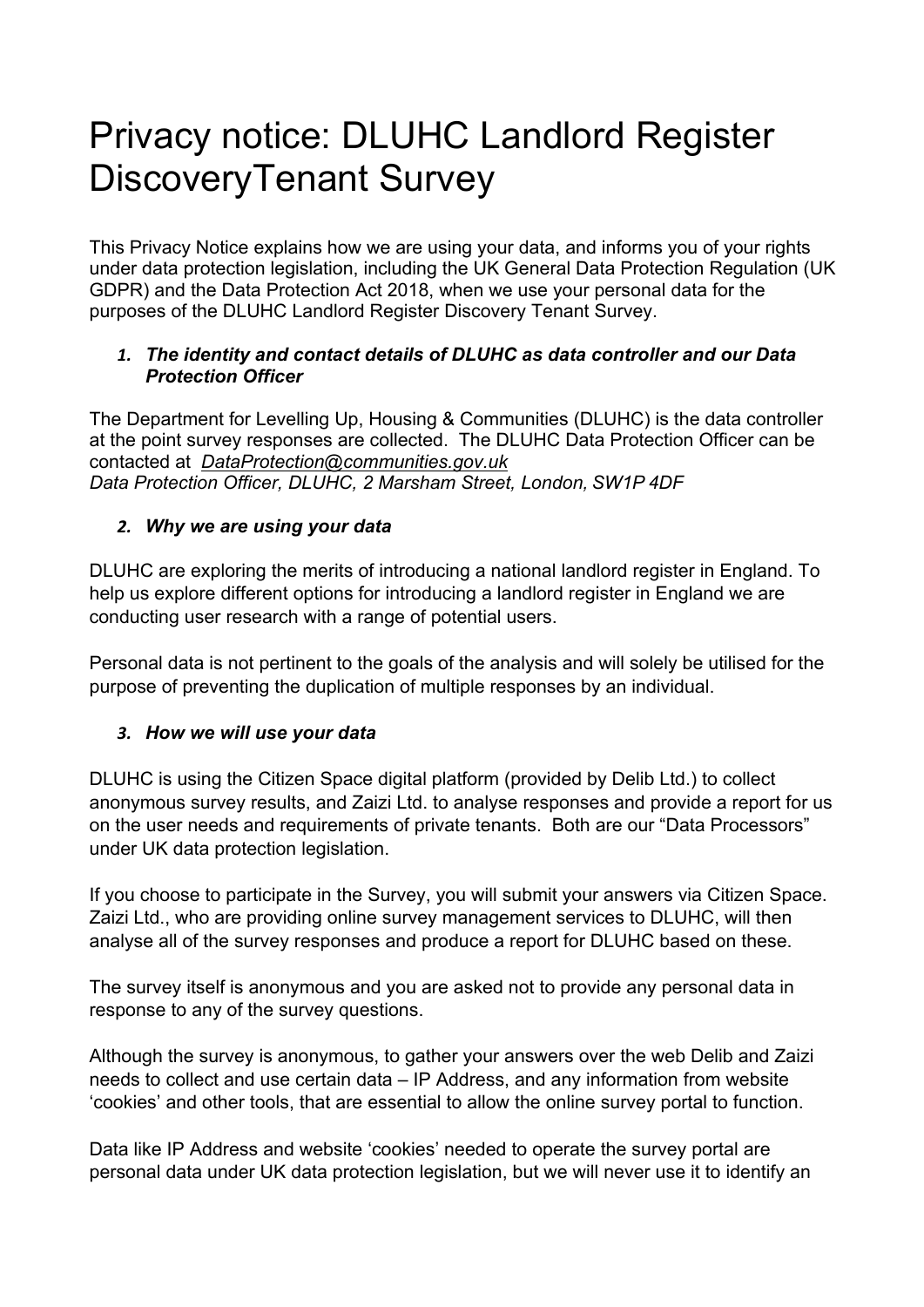individual. It will be used only for the purpose of collecting your survey answers electronically, and to ensure that answers are accurate – for example to check that duplicate responses haven't been accidentally submitted.

# *4. Legal basis for processing the data*

We need to have a lawful basis under UK data protection legislation to process your personal data. For the survey we are using:

*Article 6(1)(e) of the UK GDPR –* the processing is necessary for the performance of a task carried out in the public interest or in the exercise of official authority vested in the controller.

*Section 8(d) of the Data Protection Act 2018* – states that we may process personal data for the exercise of a function of a government department.

## *5. With whom we will be sharing the data?*

DLUHC is using two companies (see section 3 above) to deliver the 'Landlord Register Discovery Tenant Survey' and they will share personal data between them to do this.

Delib Ltd, who provide the online survey portal to collect survey responses, will share data with Zaizi Ltd. to undertake analysis of responses. If required, any personal data collected like IP Address, may also be shared with Zaizi only for the purpose explained above.

No personal data is shared outside of these survey providers, including with DLUHC itself.

## *6. For how long we will keep the personal data, or criteria used to determine the retention period.*

Any personal data collected (see section 3 above "How we will use your data") will be deleted within three calendar months of the survey closing to participants.

# *7. Your rights, e.g., access, rectification, erasure*

In addition to any rights set out when that data was collected and which remain applicable, you have rights that affect what happens to it for the purposes of this exercise. You have the right to:

- a) know that your personal data is being used in this way
- b) see what data is held about you
- c) ask to have your data corrected, and to ask how check that the information held is accurate are carried out
- d) object to the use of your personal data for the purposes of this exercise, and to restrict its use in certain circumstances
- e) complain to the ICO (see below)